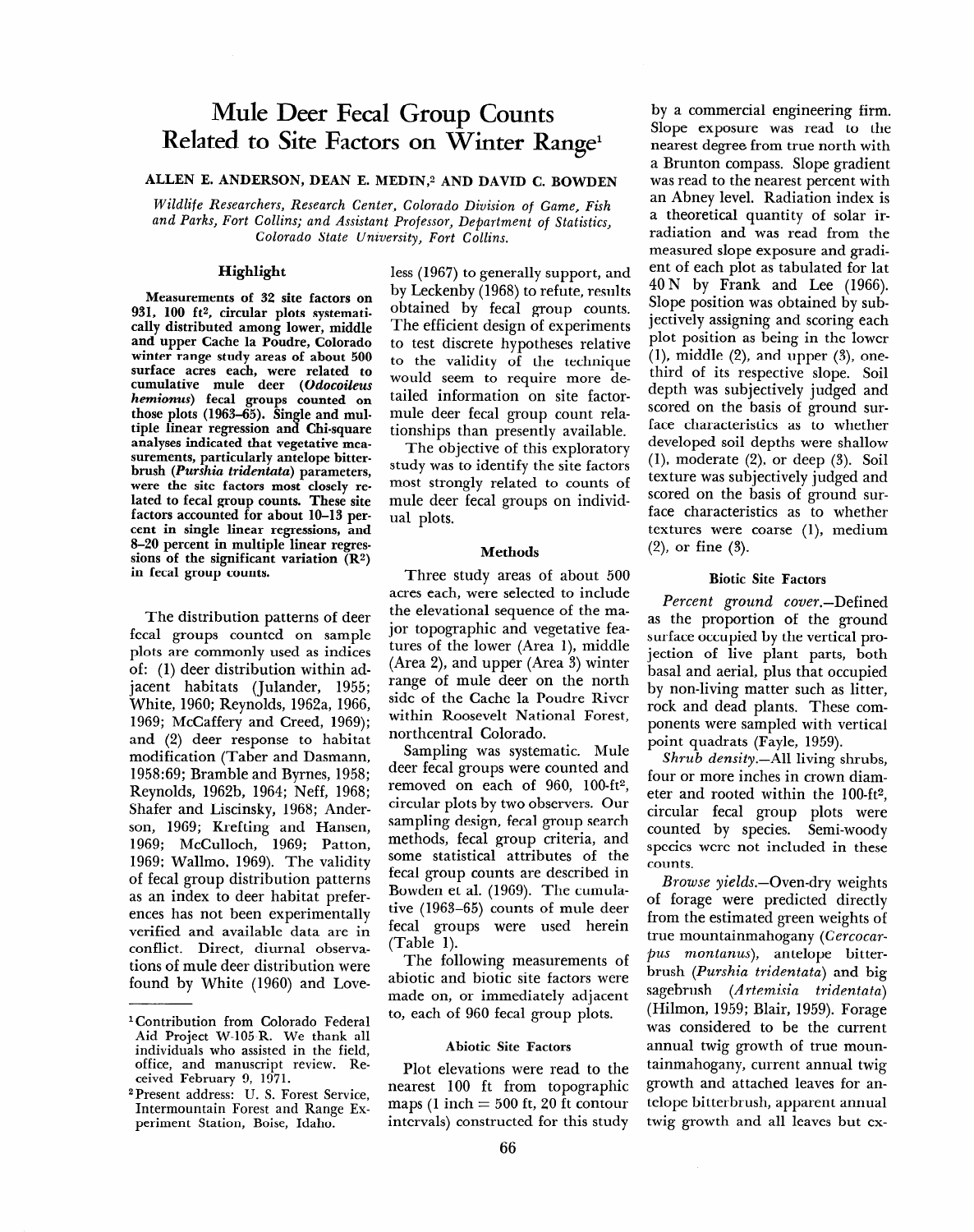**5-13-65 5-27-64 1 I-6-64 5-27-65** 

Study Surface acres End dates of areas and elevation (ft) each sampling Time interval  $(days)$ **1 490.1 acres 10-13-63 5,710-7,230 5-27-64 1 O-6-64 2 509.2 acres 10-21-63 6,710-7,840 5-21-64 5-27-64 1 O-6-64 5-17-65 5-21-64 1 l-5-64 227 132 223 213 168** 

**1 l-5-64** 

**1 l-6-64** 

**Table 1. Basic data relative to the mule deer fecal group counts, and concurrent estimates of browse yield and utilization.** 

| cluding the flowering parts for big              |  |  |  |
|--------------------------------------------------|--|--|--|
| sagebrush. All such forage below a               |  |  |  |
| 5-ft height was estimated by species             |  |  |  |
| within the 100-ft <sup>2</sup> , circular, fecal |  |  |  |
| group plots. Estimates made on                   |  |  |  |
| individual, tagged plants were                   |  |  |  |
| summed for each 100-ft <sup>2</sup> fecal group. |  |  |  |
| Sampling dates are given in Table 1.             |  |  |  |

**3 495.0 acres 1 I-15-63** 

**7,440~8,800 5-27-64** 

*Browse* utilization.-Winter use of forage by deer was estimated in the late spring for the individual, tagged, true mountainmahogany, antelope bitterbrush, and big sagebrush plants using the ocular-estimate-by-average-of-plants methods of Pechanec and Pickford (1937). We assessed the percentage removal by weight for each plant with the "use-class" technique (Clark, 1944). Sampling dates are given in Table 1.

Additional site *factors*.—The presence or absence of plants, number of plants, percent ground cover, grams oven-dry yield, grams utilization, and percent utilization were derived from the vegetative measurements on a per plot basis for true mountainmahogany, antelope bitterbrush, and big sagebrush. The percent ground cover of fringed sage *(Artemisia frigida),* percent ground cover of cheatgrass *(Bromus tectorum),* number of shrub genera,  $\frac{1}{2}$  and  $\frac{1}{2}$  herbaceous of  $\frac{1}{2}$  and  $\frac{1}{2}$ and the number of herbaccou genera were similarly obtained. Thirty-two site factors were mea-<br>sured on each plot.

# **Statistical Analyses**

**Site factor measurements were but for all interest for an area 1,298** complete for 360 plots on area 1, 298 plots on area 2, and 273 plots on area 3. Simple correlation coefficients (r) were calculated for all site factors  $(X_i)$  measured on each of these plots versus their corresponding mule deer fecal group counts (Y). Because of the large number of correlation coefficients calculated, inferences are made at  $P <$ 0.001 to avoid spuriously significant relationships. Stepwise, multiple linear regression analyses were used to estimate the relative importance of sample plot site factor measurements  $(X_i)$  as influents on mule deer fecal group counts on these plots (Y). For those 12 site factors which could be adequately categorized, Chi-square contingency tables were used to detect significant  $(P < 0.05)$  differences among the category frequency distributions of mule deer fecal group counts.

### **Results**

**Simple correlation coefficients which differed significantly** (P < 0.001) from zero correlation are listed in Table 2. Antelope bitterbrush density and percent utiliza $t_{\text{total}}$  account account  $t_{\text{total}}$  $\mathbf{v} = \mathbf{v} \mathbf{v} \mathbf{v}$  = 10-10 percent fecal group counts. The results of the stepwise multiple linear regression analyses are listed by area in Table 3. Combinations of site factors accounted for S-20 percent of the variation  $(R^2)$  in fecal group counts.

Chi-square analyses revealed that elevation, slope gradient, slope exposure, soil depth, bare soil, density of antelope bitterbrush, and density of all shrub species were significantly ( $P < 0.05$ ) related to the frequency distributions of mule deer fecal group counts. Maximum fecal group densities were significantly  $(P < 0.05)$  associated with higher elevations on the lower winter range study area and lower elevations on the upper winter range study area. Southeasterly slope exposures, 20-60 percent slope gradients, shallow or moderate soil depths, 50-60 percent bare soil, l-6 antelope bitterbrush plants per plot, and 11-15 shrubs of all species per plot were each significantly  $(P < 0.05)$  associated with maximum mean fecal group densities on one or more study areas. Antelope bitterbrush densities of **l-6 shrubs per plot and southeasterly exposures were both associated with the maximum mean fecal group densities of 2 groups per plot.** 

#### **Conclusions**

Both parametric and non-parametric analyses indicate that antelope bitterbrush in particular, and veget britten van met partitual, and regulation in general, were most closely related to mule deer fecal<br>group counts. Significantly, current studies show that antelope bitterbruares show that anterope britterstash was the major food from in stomach content samples from Cache la Poudre mule deer collected from the winter range at ap-

**Table 2. Simple correlation coefficients of those counts of mule deer fecal**  able 2. **Simple correlation coefficien** 

| Study<br>area | Site factors                                            | Correlation<br>coefficients |  |
|---------------|---------------------------------------------------------|-----------------------------|--|
| 3             | Number of bitterbrush plants (per 100-ft <sup>2</sup> ) | 0.33                        |  |
| 3             | % utilization of bitterbrush                            | 0.36                        |  |
|               | % utilization of bitterbrush                            | 0.32                        |  |